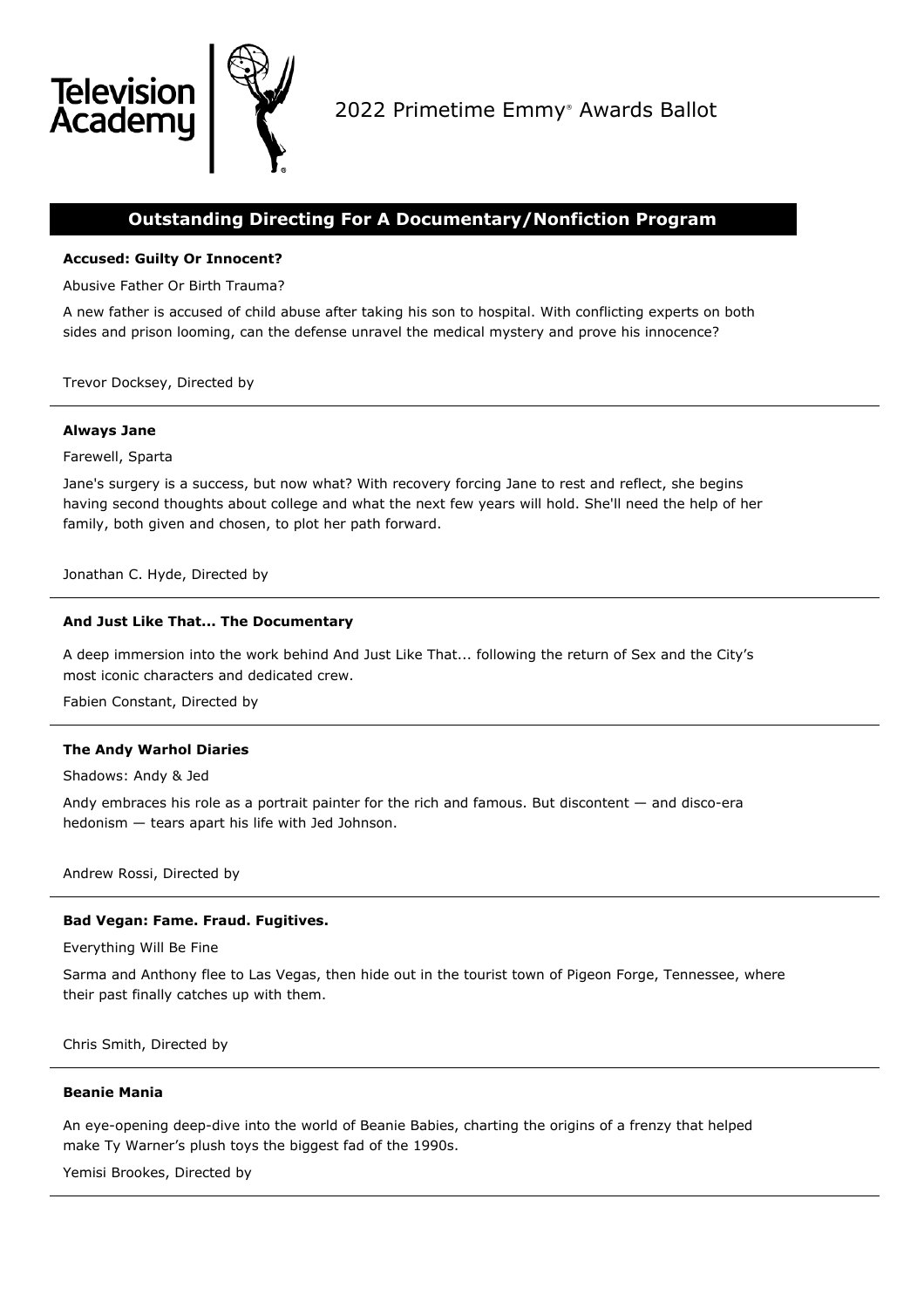### **The Beatles: Get Back**

Part 3: Days 17-22

As their new album nears completion, The Beatles decide to perform live together for the first time in three years. But as the day approaches, there's uncertainty as to whether the show will go ahead.

Peter Jackson, Directed by

### **Behind The Attraction**

#### Jungle Cruise

The story behind Jungle Cruise is full of twists, turn, technological wizardry—and dad jokes!

Brian Volk-Weiss, Directed by

#### **Benjamin Franklin**

Episode Two: An American (1775-1790)

In wartime Philadelphia, Benjamin Franklin helps Thomas Jefferson craft the Declaration of Independence. In Paris, he wins French support for the American Revolution. Back home, he works on the Constitution of the new United States.

Ken Burns, Directed by

### **Best Shape Of My Life**

I Quit

Will Smith's embarking on a major quest; he's gonna lose 20lbs in 20 weeks all while finishing his memoir. But he quickly hits a turning point that he didn't see coming.

Dexton Deboree, Directed by

### **The Big Conn**

I Never Left

Eric C. Conn was a lawyer living a little too large in eastern Kentucky… until two whistleblowers realized he was at the center of government fraud worth over half a billion dollars, one of the largest in US history. And that was just the beginning.

James Lee Hernandez, Directed by Brian Lazarte, Directed by

### **Bitchin': The Sound And Fury Of Rick James**

Best remembered as the creator of hits such as "Superfreak" and "Give It To Me Baby", Rick James emerged from the city of Buffalo, NY and through determination, grit and talent, rose through the ranks of American music becoming a major recording artist, influential hit maker, and bona fide star.

Sacha Jenkins, Directed by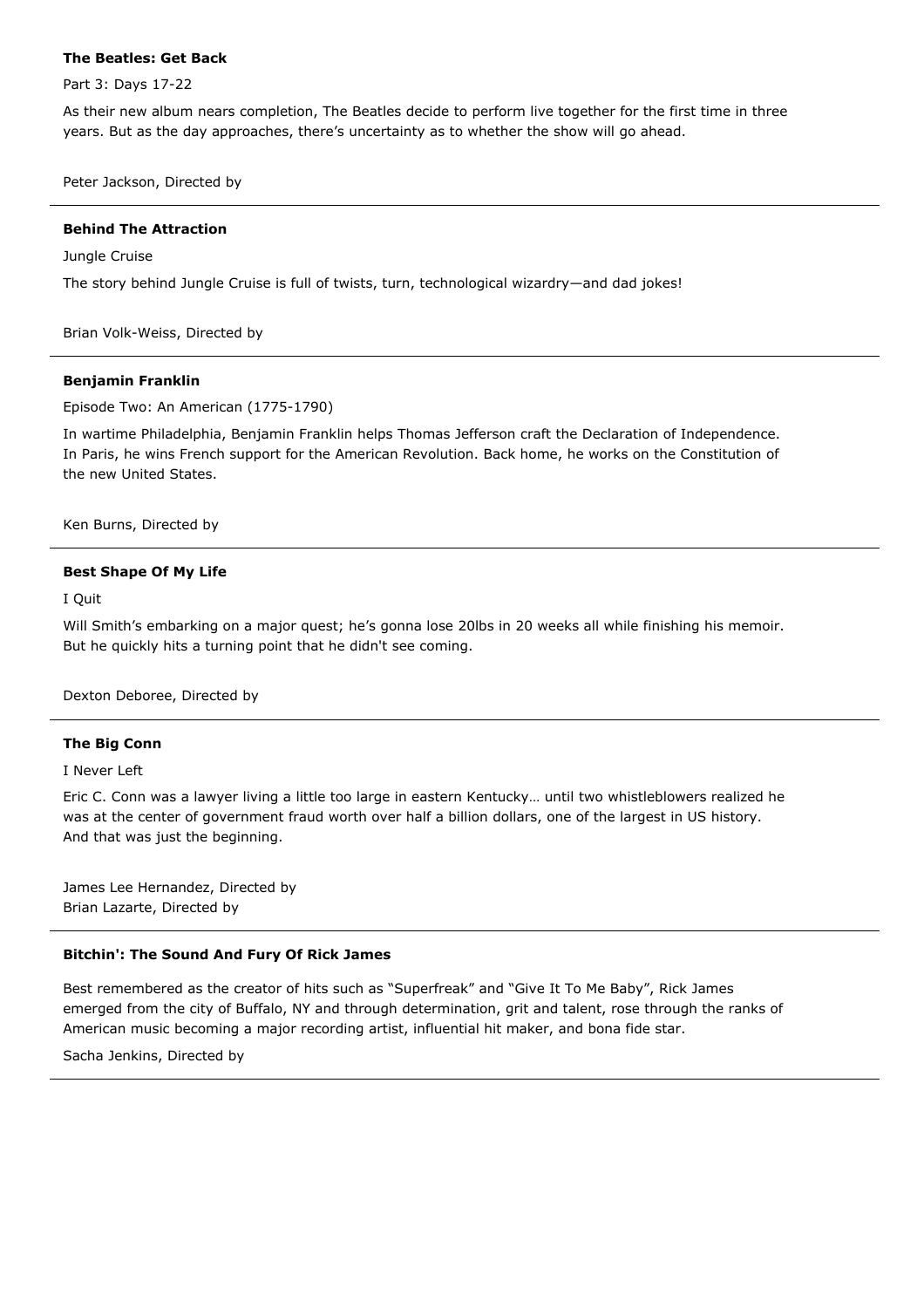# **Black Market With Michael K. Williams**

### The Art Of Boosting

Designer clothes, big retail brands, and sneakers are all on sale on the black market for unbelievably low prices because the only cost is the risk of getting caught boosting. This episode reveals how NYC's legendary boosters have reshaped mainstream fashion and explores the inner workings of organized retail crime.

Matthew Horowitz, Directed by

### **Black Market With Michael K. Williams**

Rage Against The Machines

That hit song or soldout show may not be what it seems. Digital trappers are manipulating streaming platforms to turn nobodies into somebodies. In the attention economy, botmasters are now kingmakers. They're also racking up major bucks buying up all the hottest goods and flipping them for a hefty profit.

Greg Cally, Directed by

### **Bob Ross: Happy Accidents, Betrayal & Greed**

Bob Ross brought joy to millions as the world's most famous art instructor. But a battle for his business empire cast a shadow over his happy trees.

Joshua Rofé, Directed by

# **Bobby Brown (Biography)**

Bobby Brown (Biography) gives fans an intimate look at Bobby Brown's journey to superstardom. In this new tell-all documentary, the R&B artist unveils his struggles with substance abuse, his marriage to Whitney Houston, the devastating loss of Houston and two children and his life as a loving father and husband.

J. Kevin Swain, Directed by

### **Breakaway (30 For 30)**

Maya Moore was arguably the best women's basketball player in the world when she stepped away from the sport for a remarkable reason: to fight for a man she believed was wrongly imprisoned. Breakaway chronicles a search for justice and a relationship that changed the lives of two people forever.

Rudy Valdez, Directed by

### **Bret "Hitman" Hart (Biography)**

The story of Bret Hart, one of the greatest technical athletes in WWE history, who earned nicknames "The Hit Man" and "The Excellence of Execution." Throughout his storied career he defeated "Rowdy" Roddy Piper, Ric Flair and Yokozuna, and was inducted into the WWE Hall of Fame in 2006.

George Roy, Directed by

### **Buddy Guy: The Blues Chase The Blues Away**

The documentary captures the story of Buddy Guy, who transcended his early years sharecropping in 1940s Louisiana to become one of music's most influential guitarists. A tale of decades-long perseverance, Buddy's journey reflects both the black experience in America in the twentieth century and the history of the blues.

Devin Amar, Directed by Charles Todd, Directed by Matt Mitchener, Directed by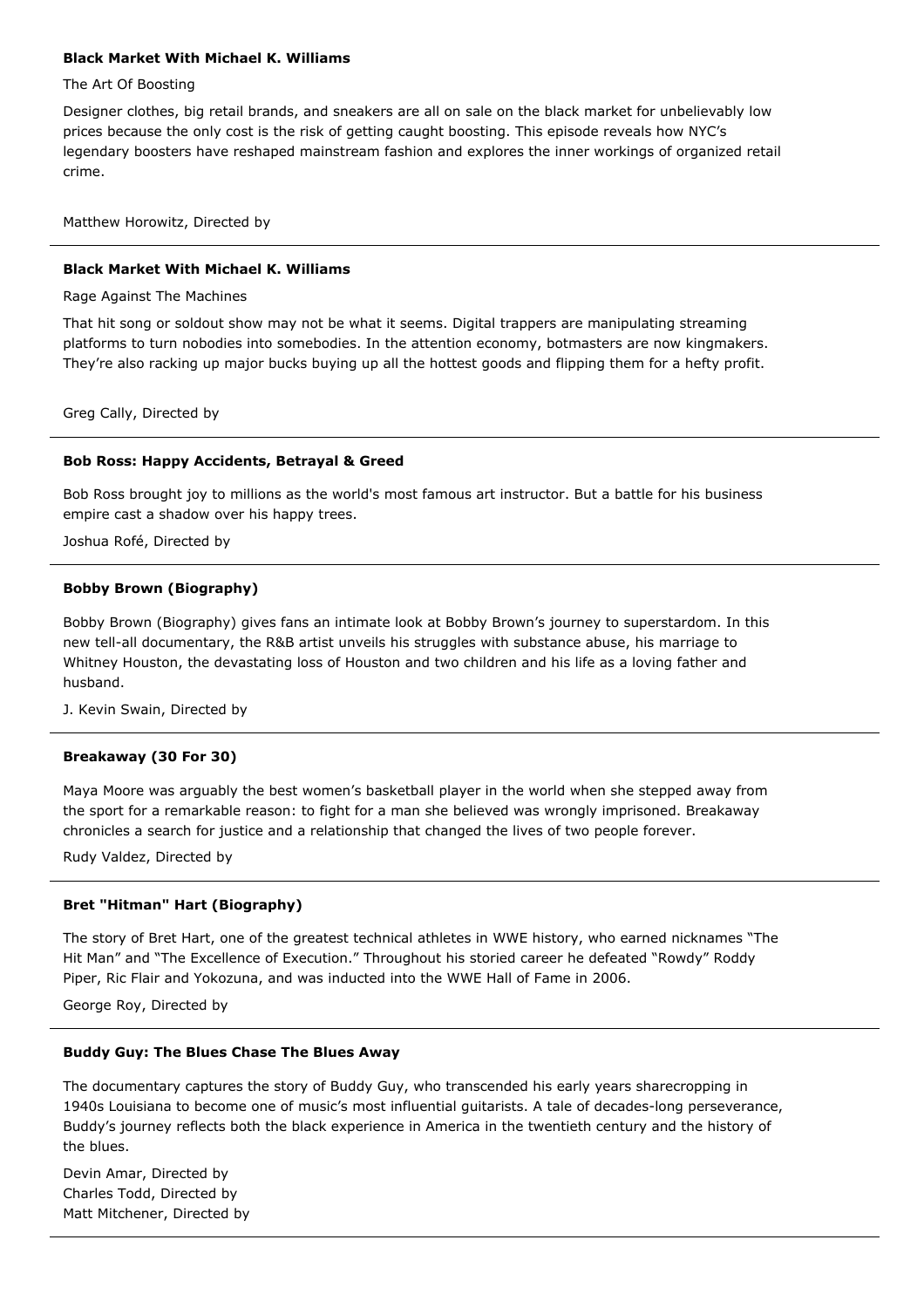# **Bug Out**

Under The Magnifying Glass

A shocking revelation emerges about the bug heist. The investigators find themselves questioning everything they thought they knew about this case. Alliances at the Insectarium fracture as deep dark secrets begin to surface. New colonies are formed, pointing to a dizzying future for this museum and all its worker bees.

Ben Feldman, Directed by

## **Catch And Kill: The Podcast Tapes**

The Wire

Model Ambra Gutierrez reveals the high-stakes police sting operation that captured a chilling admission from Harvey Weinstein – and her plan to preserve the evidence after authorities declined to prosecute.

Fenton Bailey, Directed by Randy Barbato, Directed by

### **Changing The Game**

Changing The Game takes us into the lives of three high school athletes—all at different stages of their athletic seasons, personal lives, and unique paths as transgender teens.

Michael Barnett, Directed by

# **The Choe Show**

Hurt People, Heard People

David Choe paints portraits – literally and figuratively – of Maya Erskine and Steve-O.

Paco Raterta, Directed by

### **Civil War (Or, Who Do We Think We Are)**

Civil War (Or, Who Do We Think We Are) travels across the U.S., exploring how Americans teach the story of their Civil War. Shot from 2016 through 2019, it interweaves insightful scenes and touching student interviews, painting a multi-faceted portrait of America's psyche and its troubled relationship to its past.

Rachel Boynton, Directed by

### **Conversations With A Killer: The John Wayne Gacy Tapes**

Sane Enough

As Gacy's lawyers try to mount an insanity defense, police attempt the daunting, emotional task of identifying  $-$  and honoring  $-$  each of his victims.

Joe Berlinger, Directed by

# **Crime Scene: The Times Square Killer**

Murder On 42nd St.

Bright lights, fear city: In Times Square, 1979, police stumble on a fiery "hotel room from hell" housing the bodies of two women.

Joe Berlinger, Directed by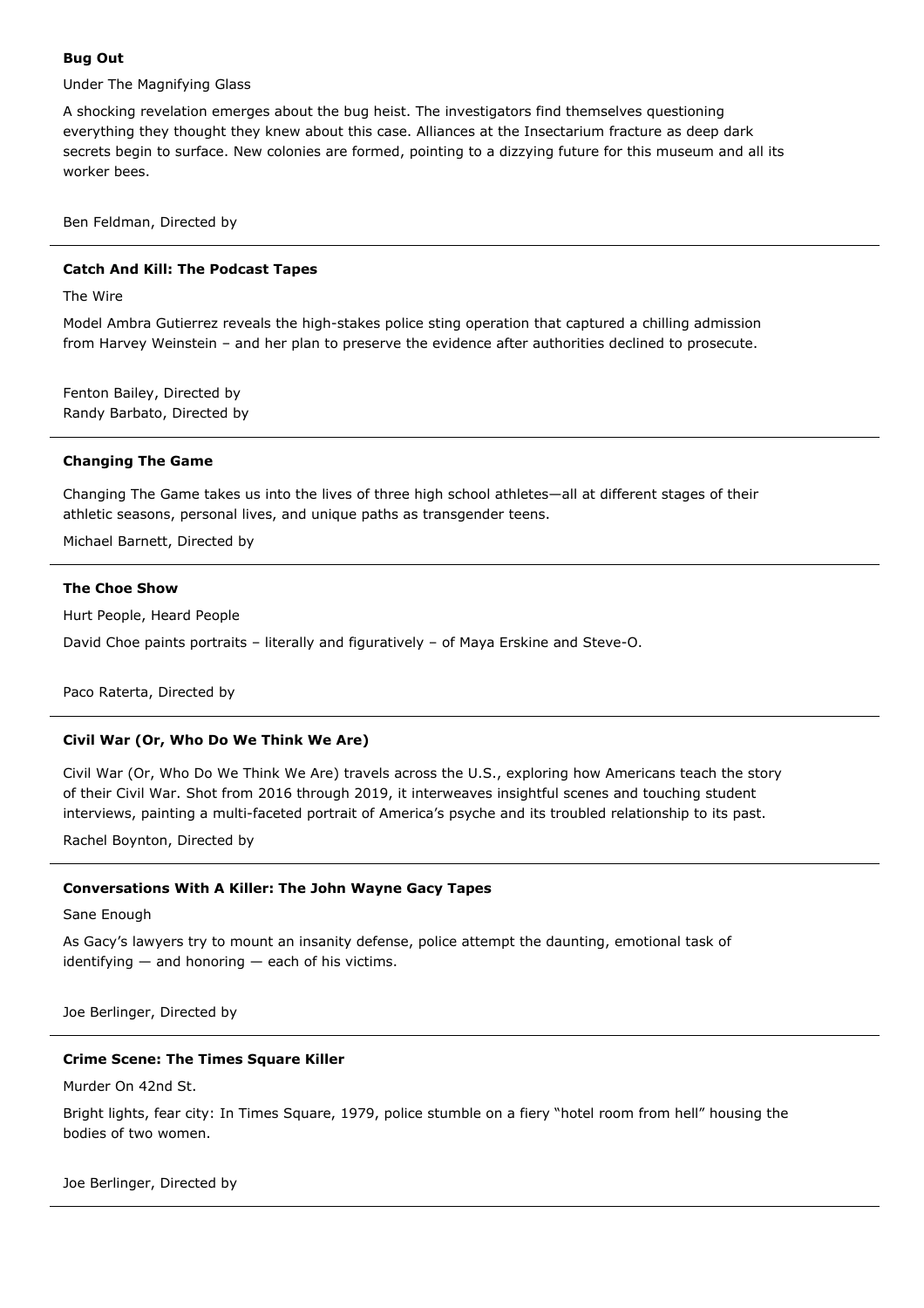# **The Curse Of Von Dutch: A Brand To Die For**

Von Douche

As Von Dutch spirals out of control in the world of fashion, scorned former partners work to sabotage the brand.

Andrew Renzi, Directed by

#### **Dean Martin: King Of Cool**

Dean Martin epitomized cool. His laid-back charm made him successful in everything from film to television variety shows to live acts. And yet, nobody ever truly knew him. This documentary explores Martin's career and enigmatic personality, including his complicated relationships with Jerry Lewis, Frank Sinatra, Sammy Davis Jr, and others.

Tom Donahue, Directed by

#### **Dear...**

Viola Davis

Viola Davis's advocacy for women of color inspires a Nigerian woman to start an organization to help women and young girls in her country.

Rich Wong, Directed by Randy Wilkins, Directed by

### **Downfall: The Case Against Boeing**

Investigators reveal how Boeing's alleged priority of profit over safety could have contributed to two catastrophic crashes within months of each other.

Rory Kennedy, Directed by

#### **Dr. Death: The Undoctored Story**

Episode 2

Duntsch's victim count continues to grow during three horrific days at Dallas Medical Center, a Dallas hospital.

Sara Mast, Directed by

#### **Embrace The Panda: Making Turning Red**

This feature doc looks at director Domee Shi and the all-women team at the helm of Pixar's feature, Turning Red. The story shines a light on the powerful professional and personal journeys that brought this comical, relatable, and heartfelt story to the screen.

Erica Milsom, Directed by

#### **Fauci**

With his signature blend of scientific acumen, candor and integrity, Dr. Anthony Fauci became America's most unlikely cultural icon during COVID-19. Fauci is an unprecedented portrait of one of our most vital public servants, whose work saved millions while he faced threats from anonymous adversaries.

Janet Tobias, Directed by John Hoffman, Directed by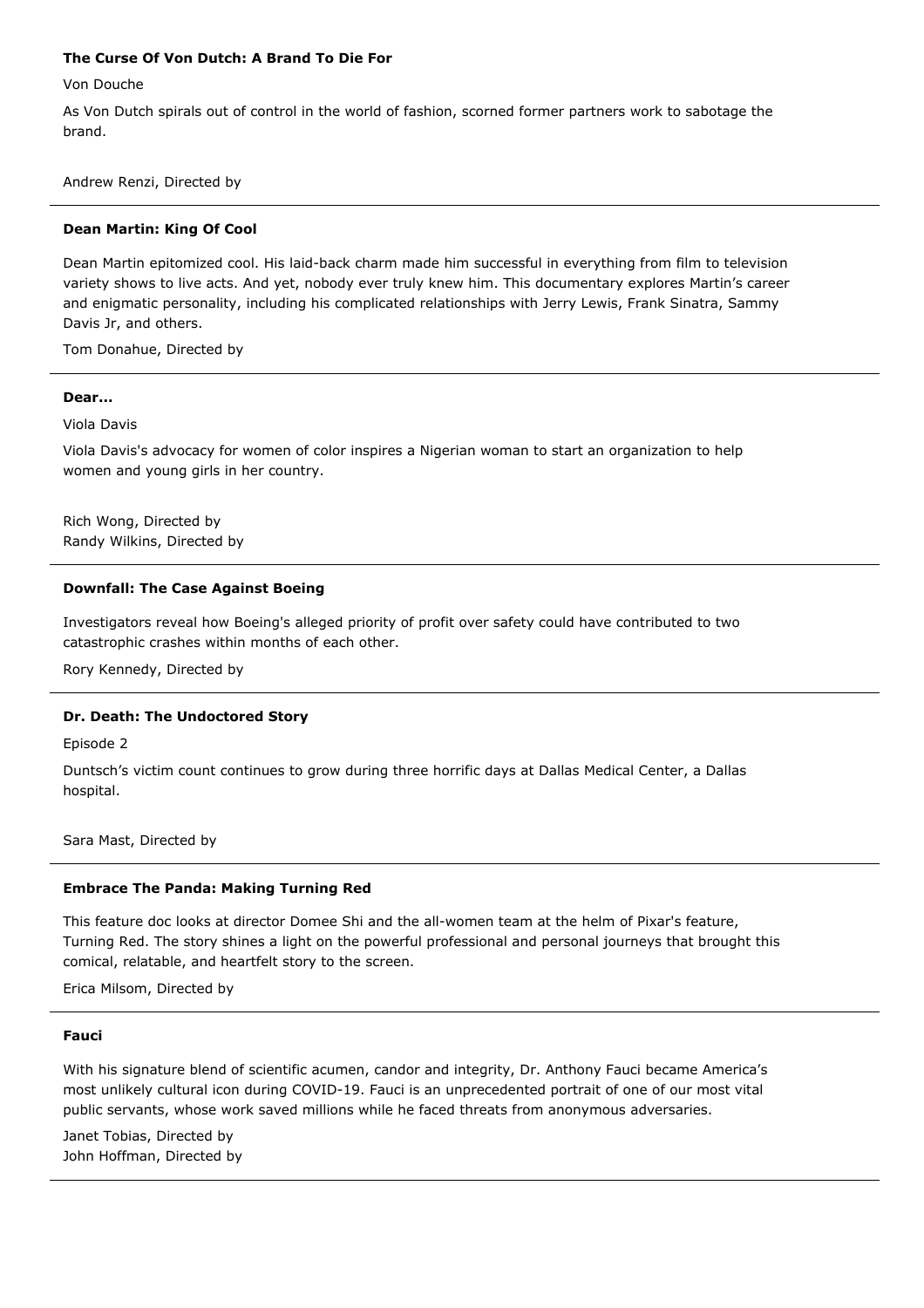# **14 Peaks: Nothing Is Impossible**

Fearless Nepali mountaineer Nimsdai Purja embarks on a seemingly impossible quest to summit all 14 of the world's 8,000-meter peaks in seven months.

Torquil Jones, Directed by

### **Frederick Douglass: In Five Speeches**

Bringing to life the words of our country's most famous anti-slavery activist, actors Jonathan Majors, Jeffrey Wright, Denzel Whitaker, Nicole Beharie and Colman Domingo perform excerpts from five of Douglass' legendary speeches, each representing a different moment in the tumultuous history of 19th Century America.

Julia Marchesi, Directed by

# **The G Word With Adam Conover**

Money

From bank bailouts to stimulus checks: Adam digs into the ways in which the government keeps people in the black — or shortchanges them.

Jon Wolf, Directed by Nneka Onuorah, Directed by

# **George Carlin's American Dream**

Regarded as one of the most influential stand-up comics of his time, Carlin was best known for his irreverent, dark comedy and reflections on American society. This two-part documentary features conversations with Carlin's family and friends, material from his stand-up specials, TV appearances, and personal archives.

Judd Apatow, Directed by Michael Bonfiglio, Directed by

# **Getting Curious With Jonathan Van Ness**

Why Is Hair So Major?

Obsessed with 'dos since their first brush with Barbie, Jonathan digs into the history of coifs, takes stock of wigs and examines hairy beauty standards.

Jennifer Lane, Directed by

### **Go Figure: The Randy Gardner Story**

Go Figure: The Randy Gardner Story intimately documents the life and career of two-time Olympian Randy Gardner of "Tai and Randy" pairs figure skating fame. The film shares one man's quest to finally come to terms with his true identity so that he can be a light to others.

Sharidan Sotelo, Directed by

### **Gordon Ramsay: Uncharted**

Portugal's Rugged Coast

On the Atlantic coast, Gordon dives into the rich heritage of Portuguese cuisine, influenced by trade routes and its own ingredients' simple flavors.

Neil P. De Groot, Directed by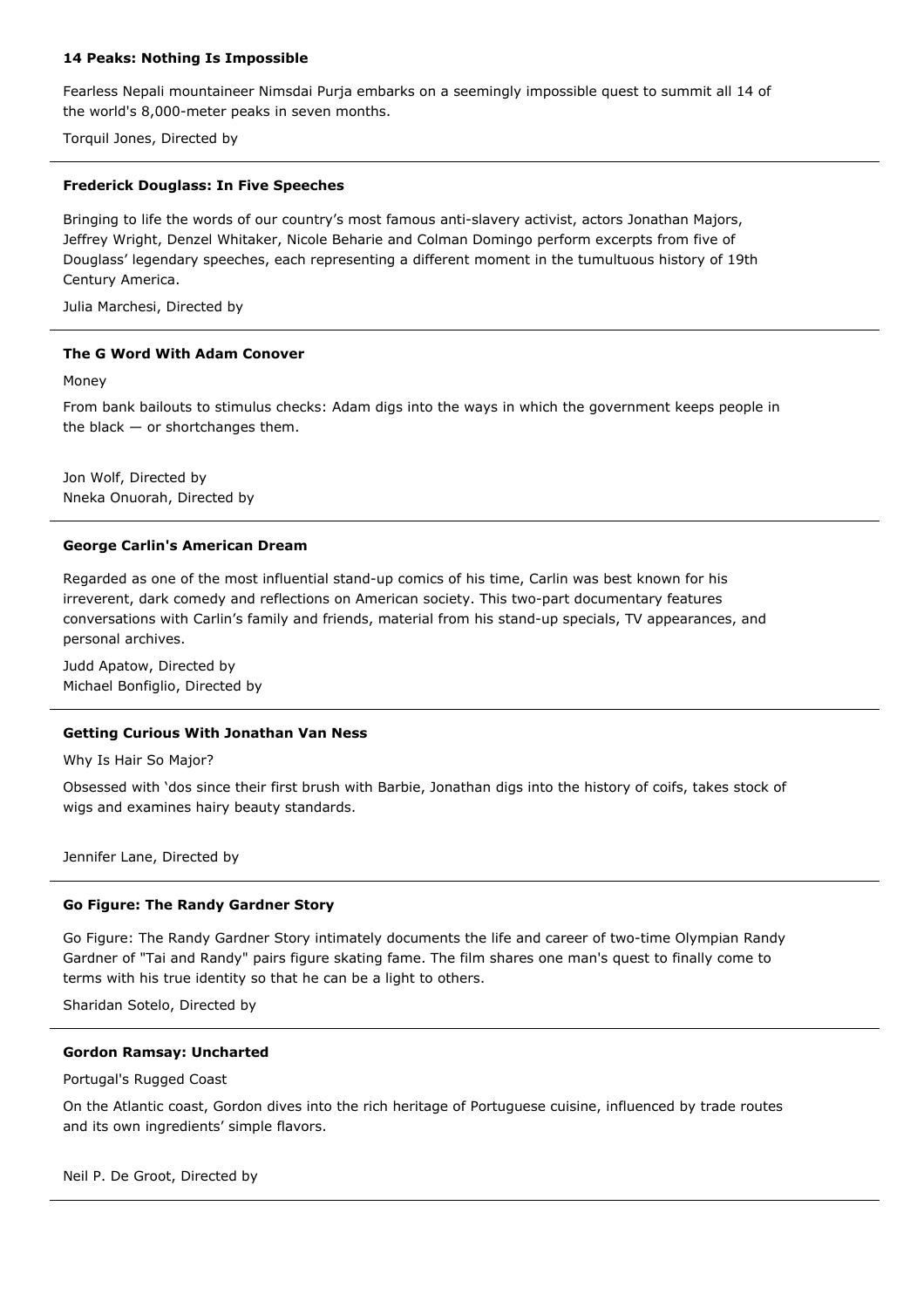#### **How To With John Wilson**

How To Appreciate Wine

John attempts to master his senses and make informed choices while exploring the mysterious world of wine. Along the way, John reveals his past connection to the infamous NXIVM cult via his college a cappella group, and crashes a birthday party at the mansion of an energy drink CEO.

John Wilson, Directed by

# **Insecure: The End**

Looking back at five memorable seasons of Insecure, this documentary finds creator/star Issa Rae and others reflecting on the hit series.

James Bland, Directed by

#### **The Invisible Pilot**

Part 1

Small-town hero, Gary Betzner, jumps off a bridge and his conservative Arkansas town is turned upsidedown. His family, friends, and townsfolk explore the clues in this larger-than-life crop-duster's story. What gets revealed is a stranger-than-fiction mystery involving hypnosis, secrets, and a double life.

Phil Lott, Directed by Ari Mark, Directed by

#### **Janet Jackson.**

Celebrating the 40th anniversary of Janet's first album, Janet Jackson, the documentary is an intimate, honest and unfiltered look at the global icon's untold story. Featuring archival footage and Janet's never before seen home videos, along with star-studded interviews.

Benjamin Hirsch, Directed by

### **jeen-yuhs: A Kanye Trilogy**

act i: VISION

After dazzling hip-hop players in Chicago, brilliant yet hungry producer Kanye West moves to NYC but struggles to get signed and claim the mic as an MC.

Coodie Simmons, Directed by Chike Ozah, Directed by

### **Justin Bieber: Our World**

Justin Bieber: Our World takes viewers backstage and into the private world of the global superstar as he prepares for his NYE 2020 concert. Bieber delivers an electrifying show on the roof of the Beverly Hilton Hotel for 240 guests - and millions watching via livestream.

Michael D. Ratner, Directed by

#### **Kids Behinds Bars: Life Or Parole**

The Malvo Effect

This special chronicles the "DC Sniper" murders, and the battle over sentencing one of the most notorious juvenile murderers in American history. Examines the psychology of Lee Boyd Malvo and follows the dramatic showdown between advocates of juvenile justice reform and those who believe in standing "tough on crime".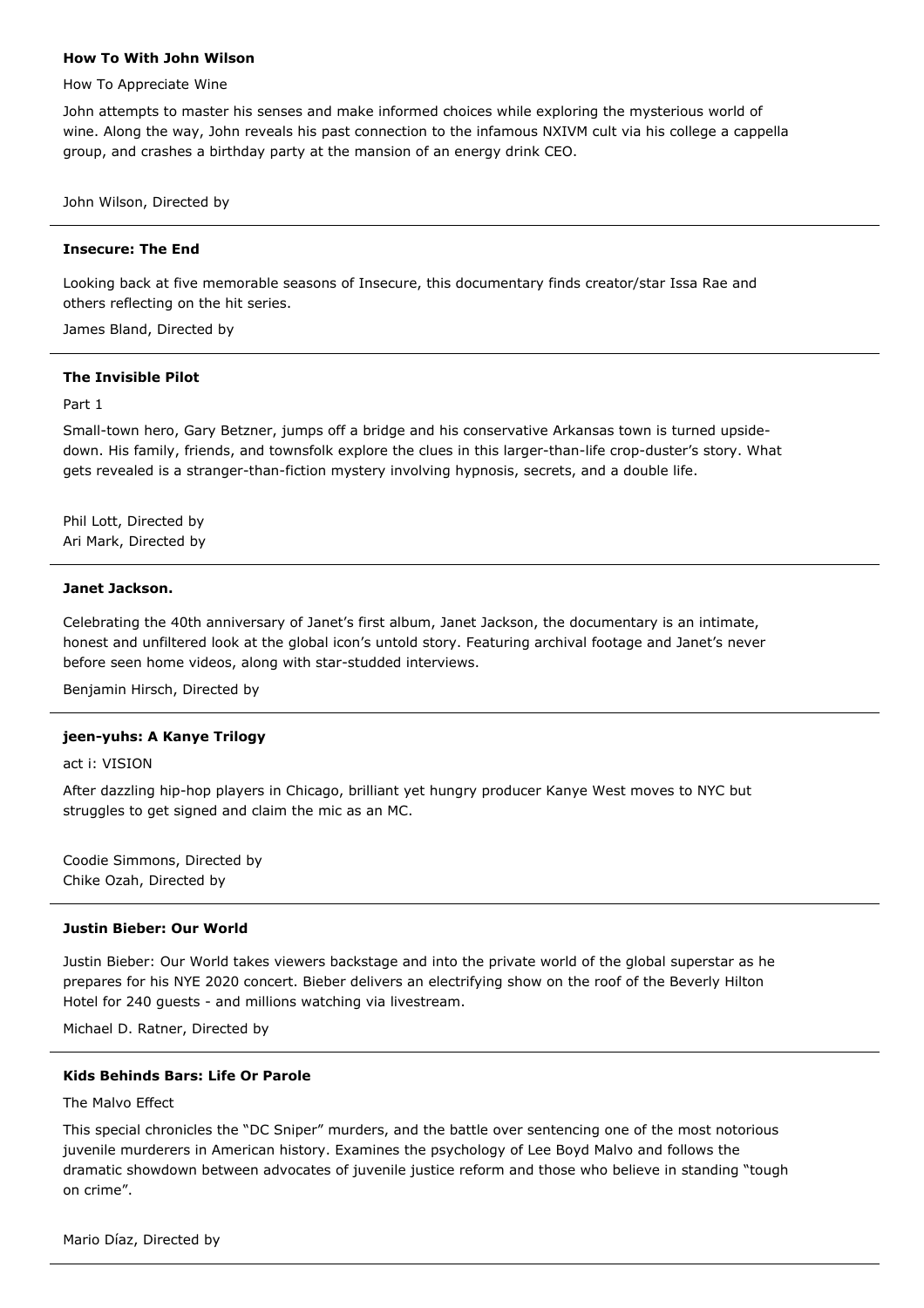# **KISStory (Biography)**

KISStory (Biography) chronicles the band's five decades in the business as founders Paul Stanley and Gene Simmons reflect on their historic career. Featuring original recording sessions, home movies, behind-thescenes stories and rare footage, the film grants fans an all-access pass to the band's legendary journey

D.J. Viola, Directed by

### **The Legacy Of Black Wall Street**

The Legacy of Black Wall Street tracks the rise of Tulsa's Black Greenwood financial district, through the 1921 race massacre that destroyed the 36-block booming business epicenter. This commemorative documentary shifts the narrative from massacre to amplifying the voices of Black pioneers who went West to build their American dream.

Deborah Riley Draper, Directed by

### **Lucy And Desi**

Lucy and Desi offers a rare glimpse into the human story of superstars Lucille Ball and Desi Arnaz, as individuals and as television's first interracial couple who revolutionized the medium. Featuring family footage and interviews with Lucie Arnaz Luckenbill, Norman Lear, Desi Arnaz Jr., Carol Burnett and Bette Midler.

Amy Poehler, Directed by

# **Luke Bryan: My Dirt Road Diary**

Episode Four

With all eyes watching to see if his second album will be a success, Luke digs deep, steps out of his comfort zone, and leads the album with a ballad.

Michael Monaco, Directed by

### **LulaRich**

Blow Up

LuLaRoe's wacky culture turns toxic. Sexism, body shaming and gaslighting become hallmarks of the company. Retailers suspect they are in a cult. Simultaneously, the clothing quality deteriorates and defective complaints skyrocket. LuLaRoe faces thousands of angry retailers ready to part ways and the story explodes onto social media.

Julia Willoughby Nason, Directed by Jenner Furst, Directed by

### **A Man Named Scott**

A Man Named Scott follows the musical career of Kid Cudi starting with the release of 'Day 'n' Nite' in 2008 through the recording of his albums up until present day. Friends, producers, and collaborators help illustrate his story in conjunction with concert footage and never before seen behind-the-scenes.

Robert Alexander, Directed by

### **Marian Anderson: The Whole World In Her Hands**

A granddaughter of enslaved Americans rare classical voice captivates Europe but is stymied by racism in America. Marian Anderson defies the conscience of her time performing for a mixed audience of 75,000 at the Lincoln Memorial in 1939, the 1st black Metropolitan Opera singer and delegate for the United Nations.

Rita Coburn, Directed by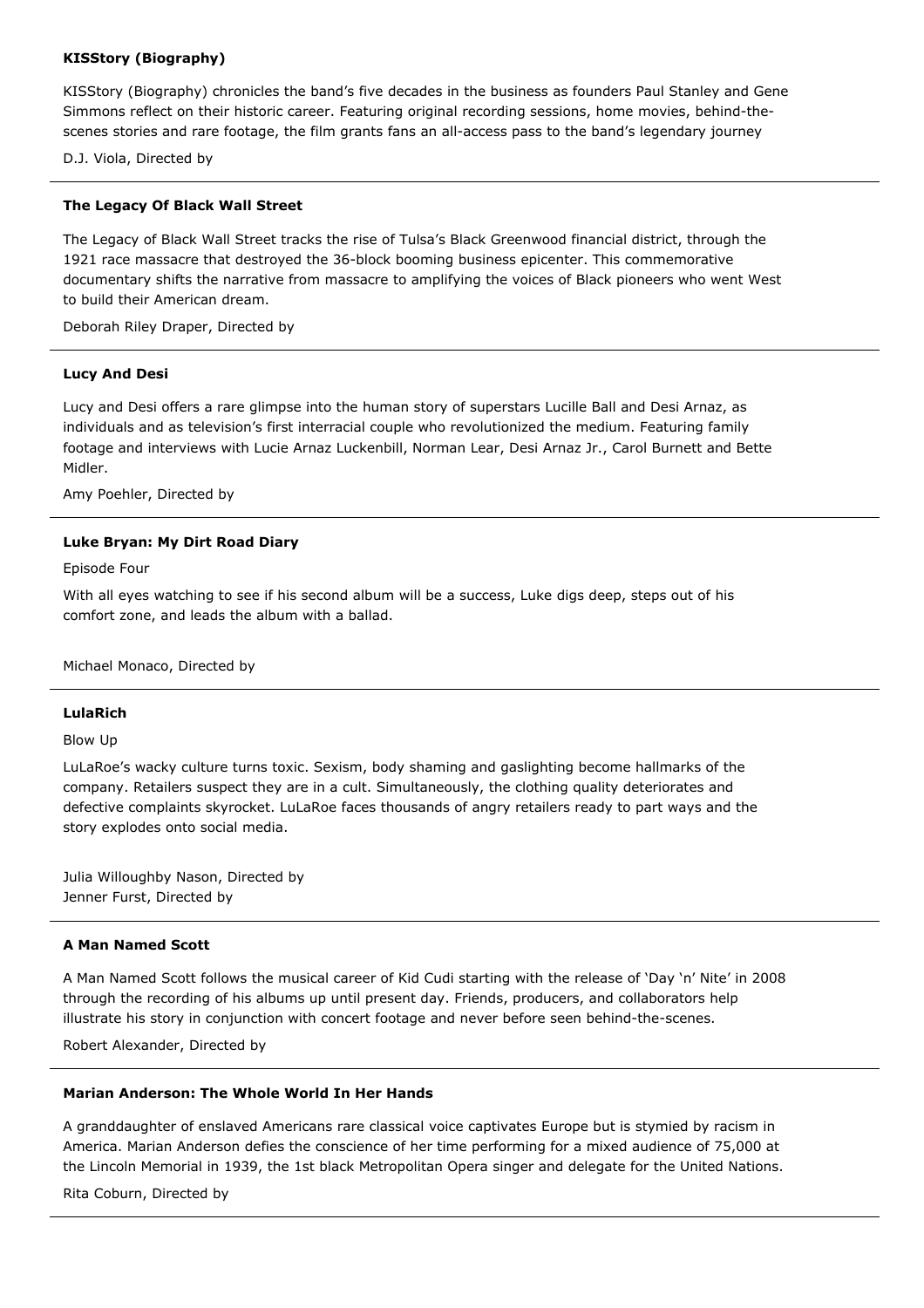# **Mary J. Blige's My Life**

In this documentary, the singer, rapper and actress Mary J. Blige reveals the demons and blessings that inspired the record and propelled her to international stardom. She celebrates the 25th anniversary of her most influential work by performing the album live for the first time.

Vanessa Roth, Directed by

# **McCartney 3, 2, 1**

These Things Bring You Together

Paul McCartney shares stories from the early days, shedding new light on his relationships with John Lennon and George Harrison. Welcoming an outside musician into the studio impacts one of The Beatles' most famous songs.

Zachary Heinzerling, Directed by

# **Mr. A & Mr. M: The Story Of A&M Records**

Episode Two

A&M Records evolved with the business and signed major artists like The Police and Janet Jackson. The genres changed, but the same artist-focused mantra remained. After selling the company in 1989, Herb and Jerry look back on their career and friendship.

Ryan Suffern, Directed by

#### **Muhammad Ali**

Round One: The Greatest (1942-1964)

Boxer Cassius Clay rises up the amateur ranks to win gold at the 1960 Olympics. He turns professional, sharpening his boxing skills and honing his genius for self-promotion. In 1964, he upsets Sonny Liston to become heavyweight champion.

Ken Burns, Directed by Sarah Burns, Directed by David McMahon, Directed by

### **Music Box**

DMX: Don't Try To Understand

Focusing on a year in the life of rapper Earl "DMX" Simmons as he's released from prison in early 2019, the film bears witness to a man searching for reinvention and redemption, striving to stay true to himself while reestablishing himself as a father, an artist, and an icon.

Christopher Frierson, Directed by

# **Music Box**

Jagged

Featuring an in-depth interview with Alanis Morissette on her groundbreaking 1995 album Jagged Little Pill, as well as never-before-seen archival material, the film explores her beginnings as a young Canadian pop star, the rocky path she faced navigating the male-dominated industry, and the glass ceiling she shattered on her journey.

Alison Klayman, Directed by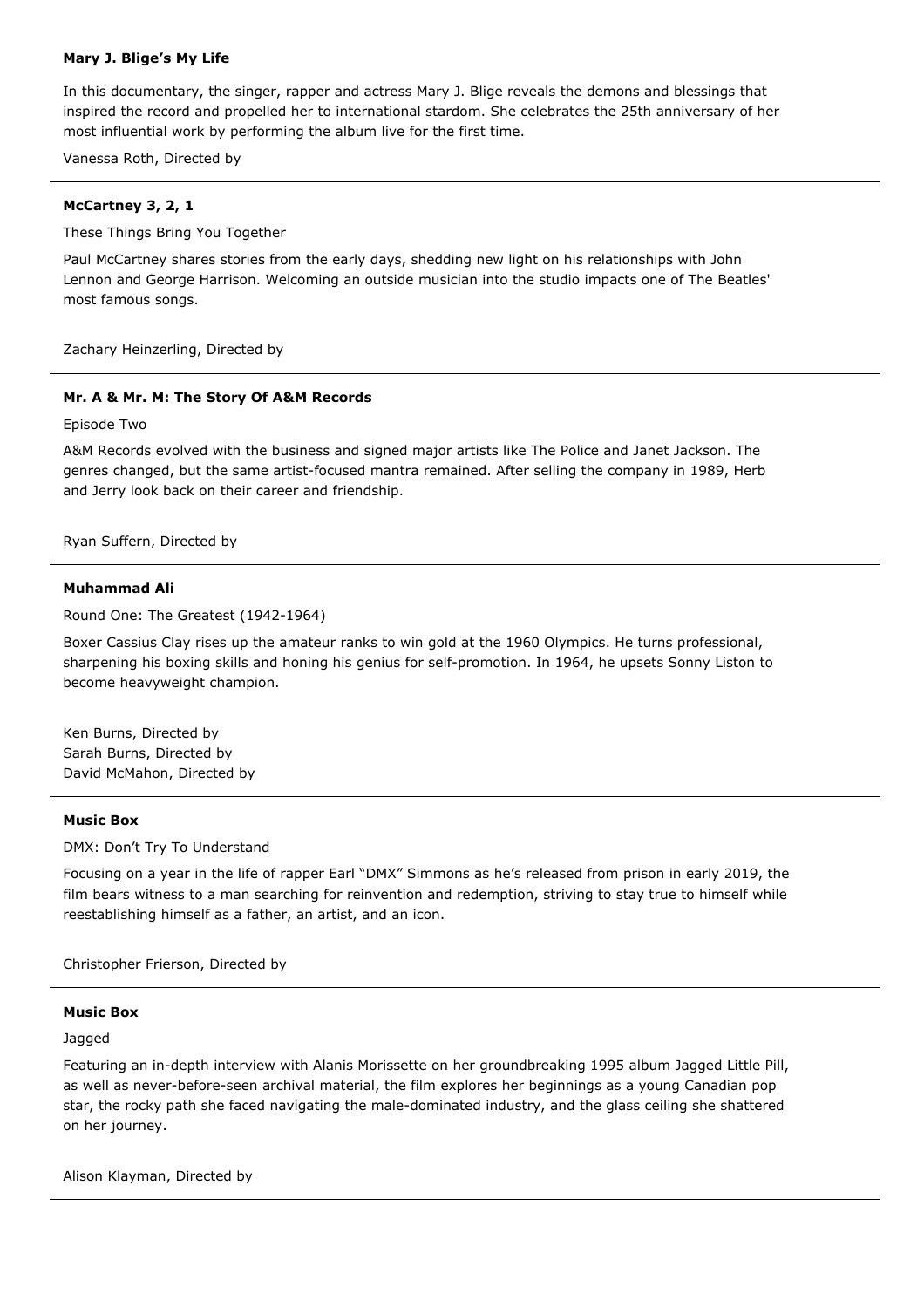### **Music Box**

Juice WRLD: Into The Abyss

An intimate exploration of the life and short career of wunderkind rapper Juice WRLD, this real-time account of the Chicago native details his struggles to navigate his meteoric rise to fame, his drug use, and mental health issues through a wealth of never-before-seen footage, unreleased music, and extensive industry interviews.

Tommy Oliver, Directed by

### **Music Box**

# Listening To Kenny G

A humorous but incisive look at the saxophonist Kenny G., the film investigates the artist formerly known as Kenny Gorelick, unravelling the allure of the man responsible for the term "smooth jazz", and questioning the very definition of excellence.

Penny Lane, Directed by

# **Music Box**

Mr. Saturday Night

This documentary chronicles the meteoric career of Australian entrepreneur Robert Stigwood, who gambled on a magazine article about the Brooklyn nightclub scene and turned it into the 1977 cultural touchstone Saturday Night Fever, forever changing how film studios approached movie soundtrack synergy, and leaving an indelible mark on American cinema.

John Maggio, Directed by

### **Music Box**

Woodstock 99: Peace, Love, And Rage

The first film in the series, Woodstock 99: Peace, Love, And Rage, tells the story of Woodstock '99, a music festival promoted to echo unity and counterculture idealism of the original 1969 concert, but instead devolved into riots, looting, and sexual assaults.

Garret Price, Directed by

### **My Next Guest Needs No Introduction With David Letterman**

Julia Louis-Dreyfus

Julia Louis-Dreyfus takes Dave fishing and talks growing up with two families, serving Gumby tea on "SNL" and reality overtaking fiction with "Veep."

Michael Steed, Directed by

### **Naomi Osaka**

#### New Blueprint

After George Floyd's murder, Naomi joins a protest for the first time in Minnesota. Later, she uses her platform on the court and finds her voice.

Garrett Bradley, Directed by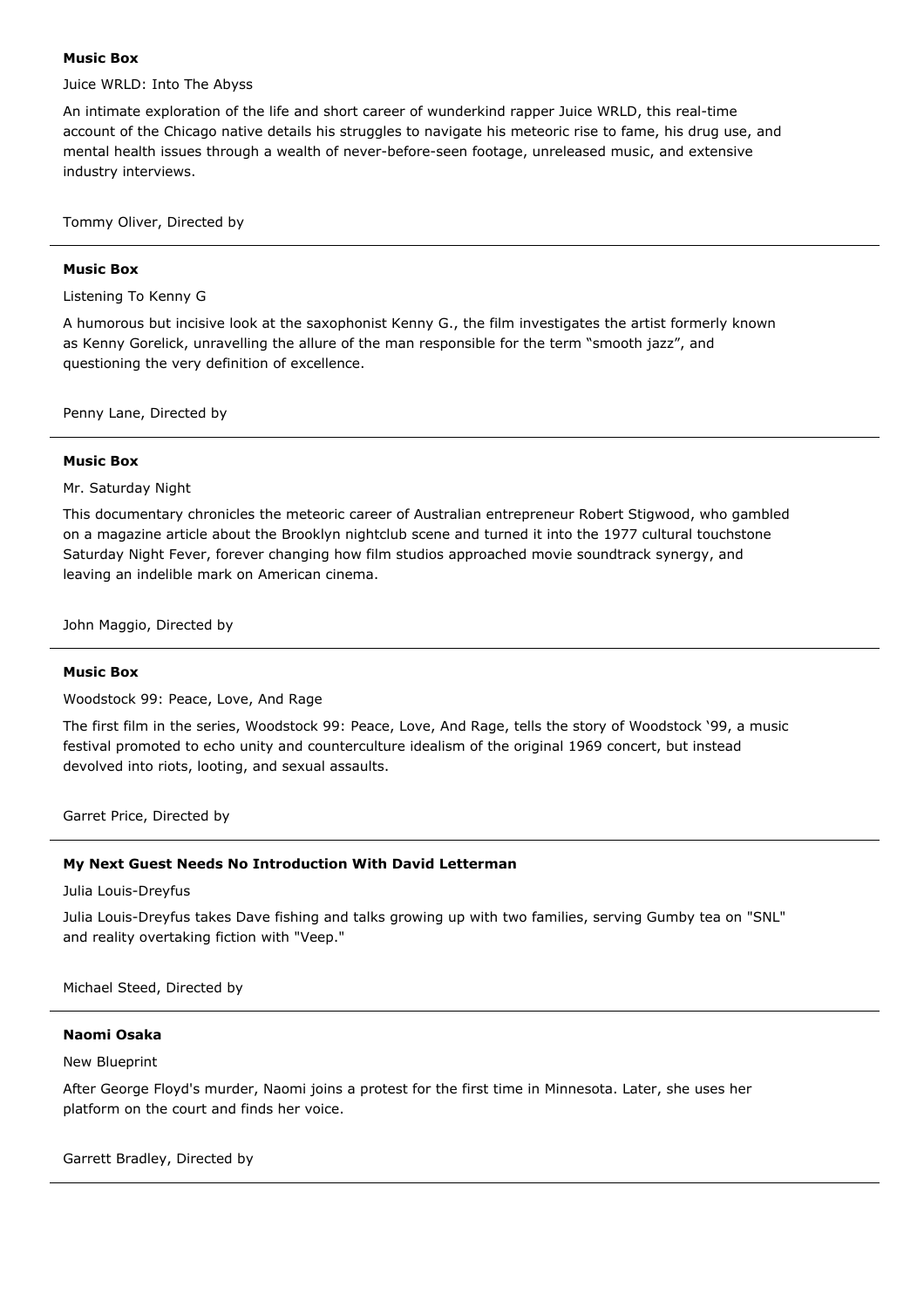# **Controlling Britney Spears (New York Times Presents)**

Britney Spears has said that her conservatorship had become "an oppressive and controlling tool against her." This New York Times investigation reveals much of how it worked, including an intense surveillance apparatus that monitored every move she made.

Samantha Stark, Directed by

# **Elon Musk's Crash Course (New York Times Presents)**

Elon Musk has claimed since 2015 that self-driving technology is a "solved problem." But in reality, Tesla's efforts have been beset by problems and linked to deaths and scores of accidents. Former employees speak out.

Emma Schwartz, Directed by

### **The Next Thing You Eat**

### 2050: Looking Ahead

Pop culture loves to imagine the future of food, but it rarely gets it right. What will life be like in 2050? We'll probably have a lot more sporks but will fast food take over? Will food be gross, or delicious? Featuring: Eddie Huang, Jonathan Nolan, Lisa Joy

Morgan Neville, Directed by

### **Nuclear Family**

Episode 3

Following a landmark court decision, Ry grapples with her sperm donor's terminal illness and its implications for her future.

Ry Russo-Young, Directed by

### **NYC Epicenters 9/11→2021½**

#### Episode 3

Lee recounts the construction of the 1970's World Trade Center and how the 1993 bombing foreshadowed the events of September 11. Survivors and frontline workers who rushed to the scene weave a vivid picture of the unfolding attacks, including boat captains who ferried thousands of New Yorkers to safety.

Spike Lee, Directed by

### **Olivia Rodrigo: driving home 2 u**

Olivia Rodrigo takes a familiar road trip from Salt Lake City, where she began writing her debut album "Sour," to Los Angeles. Along the way, Rodrigo recounts the memories of writing and creating her album and shares her feelings as a young woman navigating a specific time in her life.

Stacey Lee, Directed by

#### **Once Upon A Time In Queens**

Part 4

The charismatic Mets make a dramatic and miraculous comeback to win the 1986 World Series, but personal demons and poor management conspire to prevent the group from reaching the promised land again, and in subsequent decades the franchise falls into disrepair and the city itself loses some of its soul.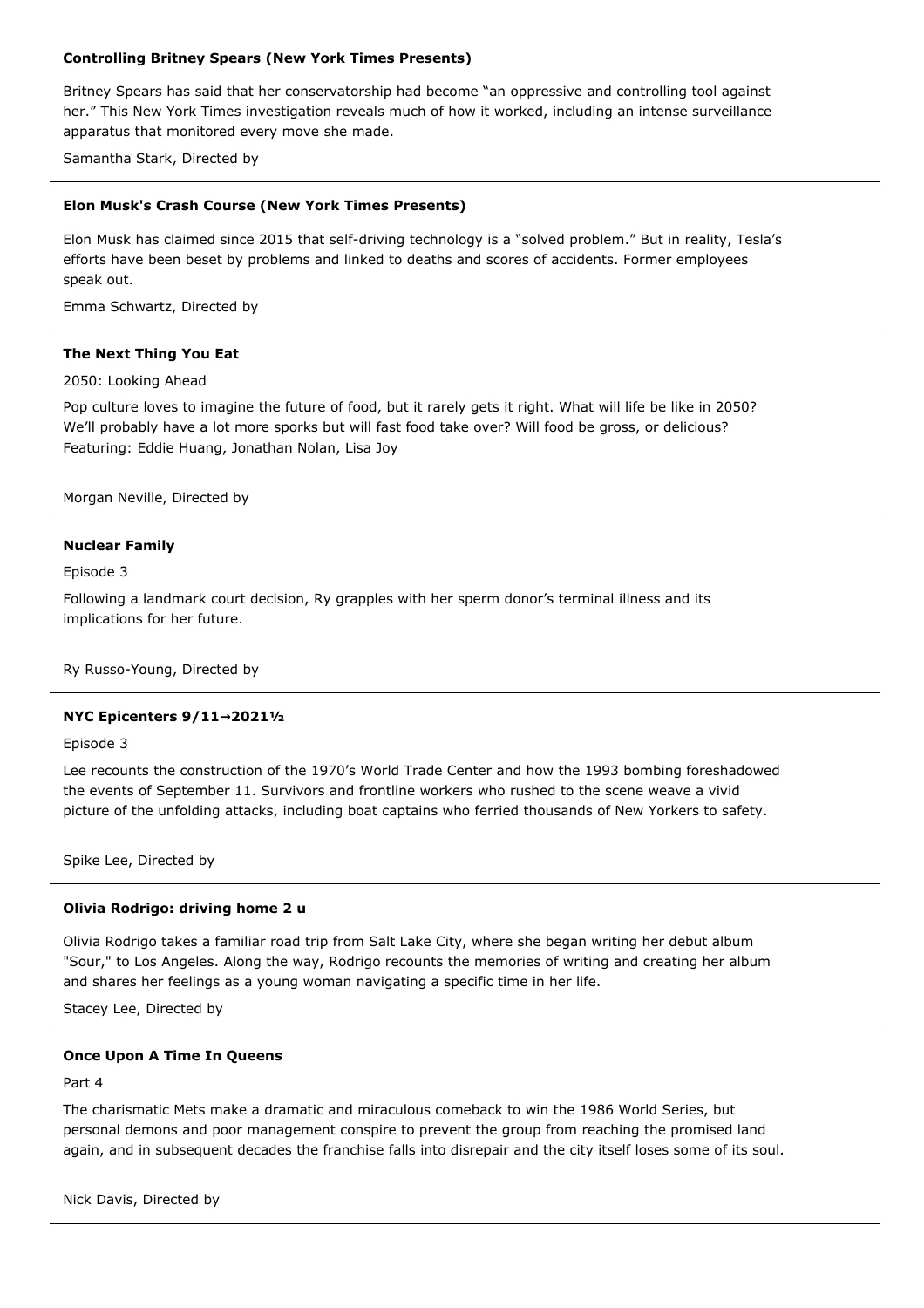# **100 Foot Wave**

Chapter I – Sea Monsters

After discovering Nazaré, Portugal's monstrous swells, pro surfer Garrett McNamara sets out to achieve his dream of riding a 100-foot wave.

Chris Smith, Directed by

# **Origins Of Hip Hop**

### Busta Rhymes

From his eccentric style, booming voice, and explosive career, Busta Rhymes changed the landscape of hip hop forever. After the heart wrenching breakup of his group, Leaders of The New School, Busta Rhymes had to forge his own path as a solo artist to keep himself and his dream alive.

Yemisi Brookes, Directed by

# **Origins Of Hip Hop**

Fat Joe

Joey Crack was immersed in the culture of the South Bronx, his passion and drive pushed him to win the Apollo's Amateur night three times propelling him to success and a chance at life away from hustling. Joe's musical authenticity broke boundaries as one of Hip Hop's only Latino rappers.

Slane Hatch, Directed by

# **Our Great National Parks**

### Chilean Patagonia

Encompassing 24 unique national parks, the magnificent Chilean Patagonia is rapidly becoming one of the most protected places on the planet.

Emma Brennand, Directed by

# **Painting With John**

Your Hands Have Turned Into Lightbulbs

John scares people on bicycles while trying to explain that life is a beautiful and wonderful thing.

John Lurie, Directed by

# **Phat Tuesdays: The Era Of Hip Hop Comedy**

Hood To Hollywood

Shut out of "white" comedy clubs in the 90s, Black comedians found venues in South LA. Martin Lawrence, D.L. Hughley and Robin Harris showcased their talents there. After the LA riots, comedian Guy Torry launched Phat Tuesdays, an all-black comedy night at the world-famous Comedy Store.

Reginald Hudlin, Directed by

### **Phoenix Rising**

As a domestic violence survivor turned activist, Evan Rachel Wood bares her own history, tracking the political and community focus she has established. Wood's efforts to affect systemic changes for future survivors prove her resilience, resistance, and rise from the ashes.

Amy Berg, Directed by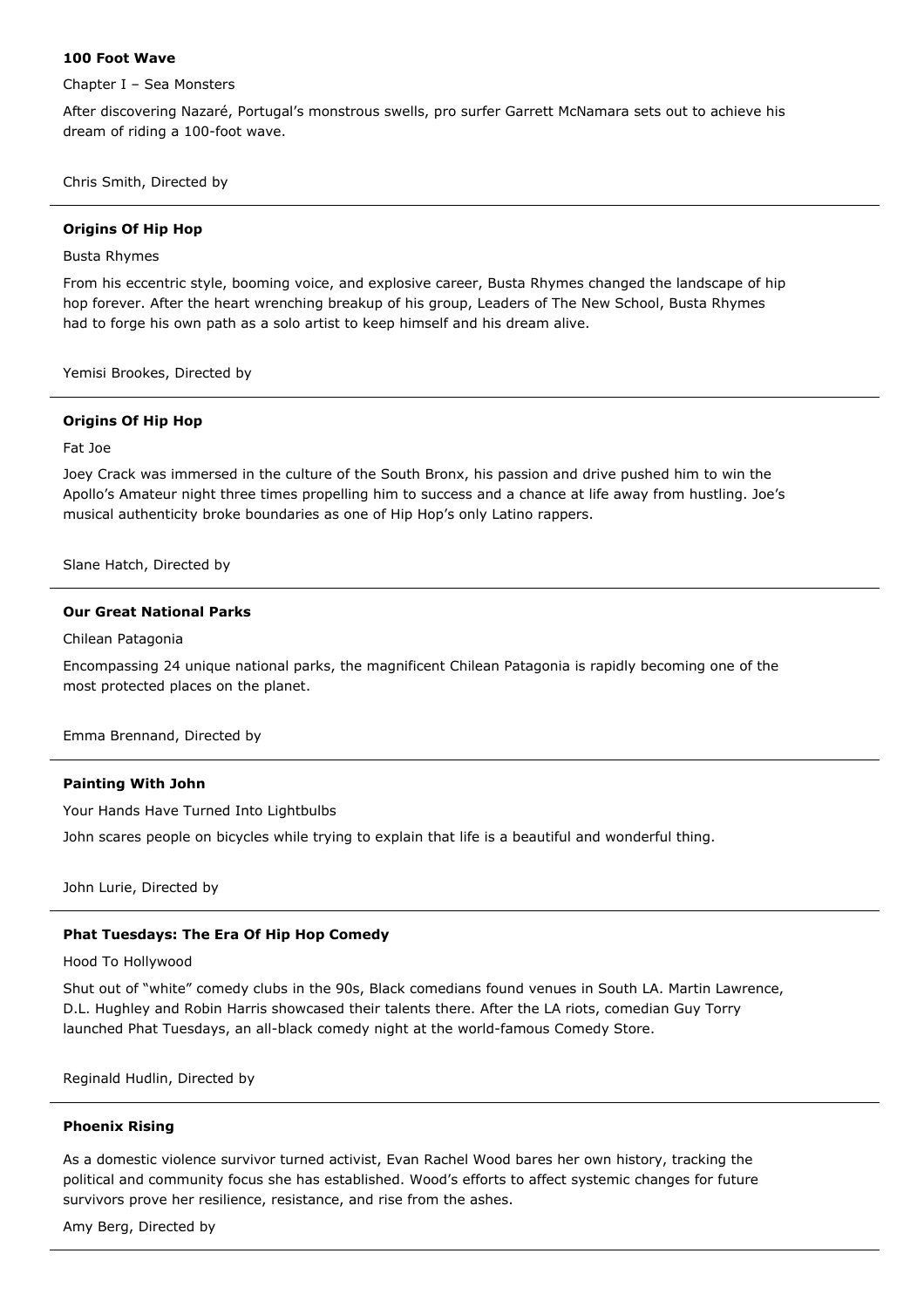# **Polar Bear**

Polar Bear tells the story of a new mother whose memories of her own youth prepare her to navigate motherhood in the increasingly challenging world that polar bears face today. Catherine Keener narrates the story.

Alastair Fothergill, Directed by Jeff Wilson, Directed by

#### **Prehistoric Planet**

Deserts

Above the deserts of North Africa, aerial combat ensues as male Barbaridactylus pterosaurs fight for the attention of females below.

Adam Valdez, Directed by Andrew R. Jones, Directed by

### **The Problem With Jon Stewart**

Media

Cable news positions itself as a safeguard of freedom and democracy—but is that undermined by ratingsdriven ploys to keep people watching?

André Allen, Directed by

# **The Problem With Jon Stewart**

War

Supporting the troops is one thing Americans seem to agree on—but why are so many veterans struggling to receive the care they need?

Paul Pennolino, Directed by

# **Promiseland**

The Curveball

What happens when you finally make the NBA, but a global pandemic hits? Watch point guard Ja Morant face a sport—and world—utterly transformed.

Dexton Deboree, Directed by

### **Protect Or Neglect**

A candid, authentic and provocative conversation about race, bias, and policing in America.

Nancy Saslow, Director

#### **Return To Space**

Elon Musk and SpaceX engineers embark on a historic mission to return NASA astronauts to the International Space Station and revolutionize space travel.

Elizabeth Chai Vasarhelyi, Directed by Jimmy Chin, Directed by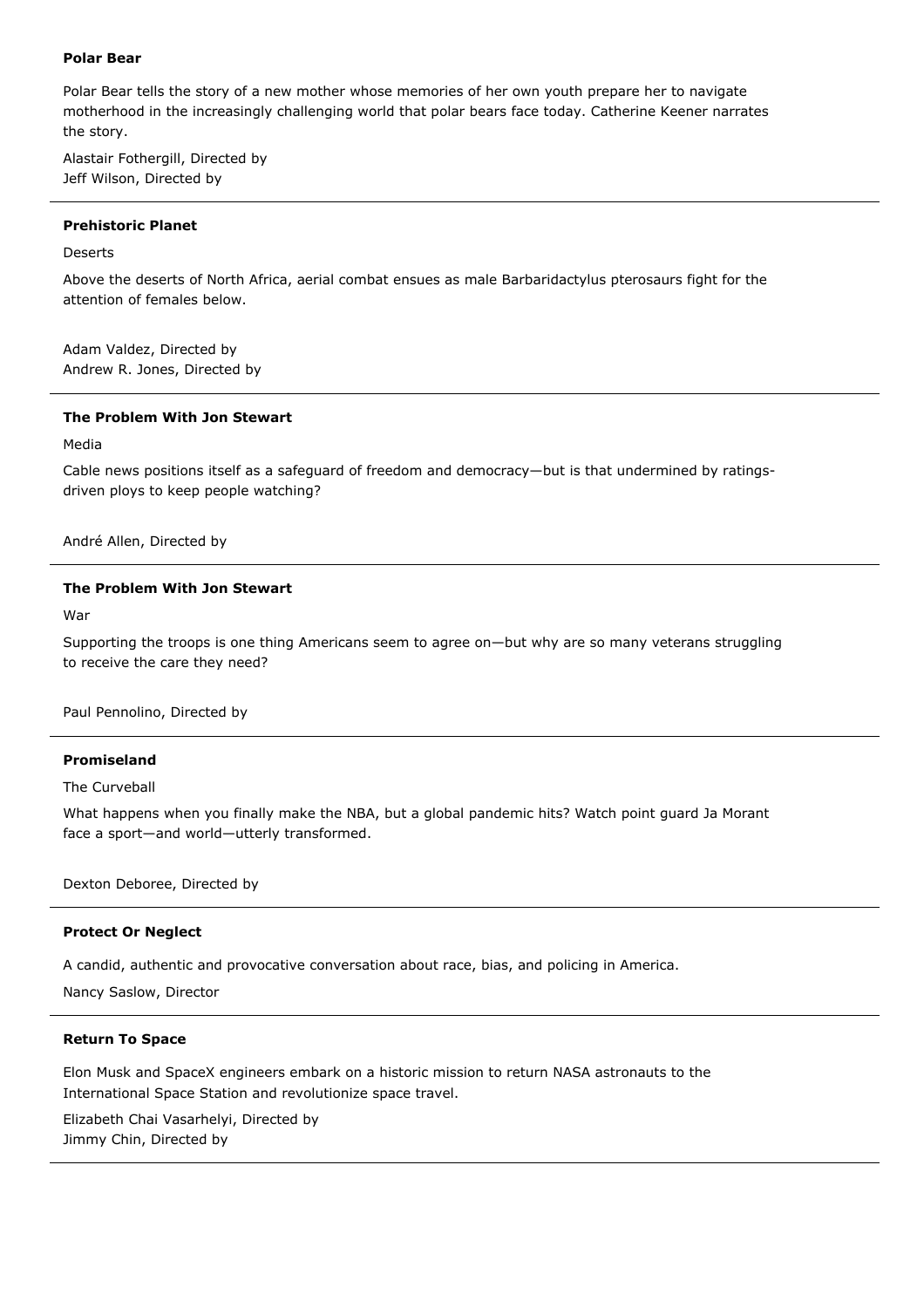# **Rich & Shameless**

The Crime Against Pam And Tommy

The never told true story behind the theft, release and exploitation of the most famous sex tape in history - revealed for the first time by the people involved.

Jenny Popplewell, Directed by

#### **River City Drumbeat**

A powerful story of music, love, and legacies, told by the members of a Black youth drum corps in Louisville, Kentucky. When the founder steps down, a young alum whose life was saved by the drumline rises to mentor the next generation in the face of systemic injustices.

Marlon Johnson, Directed by Anne Flatté, Directed by

#### **Secrets Of Playboy**

### The Circus

After decades of silence, Hefner's former number one girlfriend Sondra Theodore shares her story detailing how she was groomed by him to participate in his increasingly abusive sex life. Sondra's testimony shines a spotlight on Hefner's mechanisms for controlling and breaking women.

Alexandra Haggiag Dean, Directed by Arlene Nelson, Directed by

#### **Serengeti II**

Intrigue

As our characters bring new life into peaceful times, a great storm is building which will transform the newborns' welcoming world into a wet, cold nightmare. They have been born into an unpredictable world, with an unknown future.

John Downer, Directed by

### **Shark Beach With Chris Hemsworth**

Chris Hemsworth is on a mission to uncover the science of shark behavior and discover how humans and sharks can safely co-exist.

Sally Aitken, Directed by

### **Sheryl**

An intimate story of song and sacrifice—musically gifted superstar Sheryl Crow navigates an iconic yet arduous musical career battling sexism, ageism, depression, cancer, and the price of fame, before harnessing the power of her gift.

Amy Scott, Directed by

#### **Sketchbook**

Emperor's New Groove | Kuzco

Gabby Capili teaches us how to draw "Kuzco" from The Emperor's New Groove.

Jason Sterman, Directed by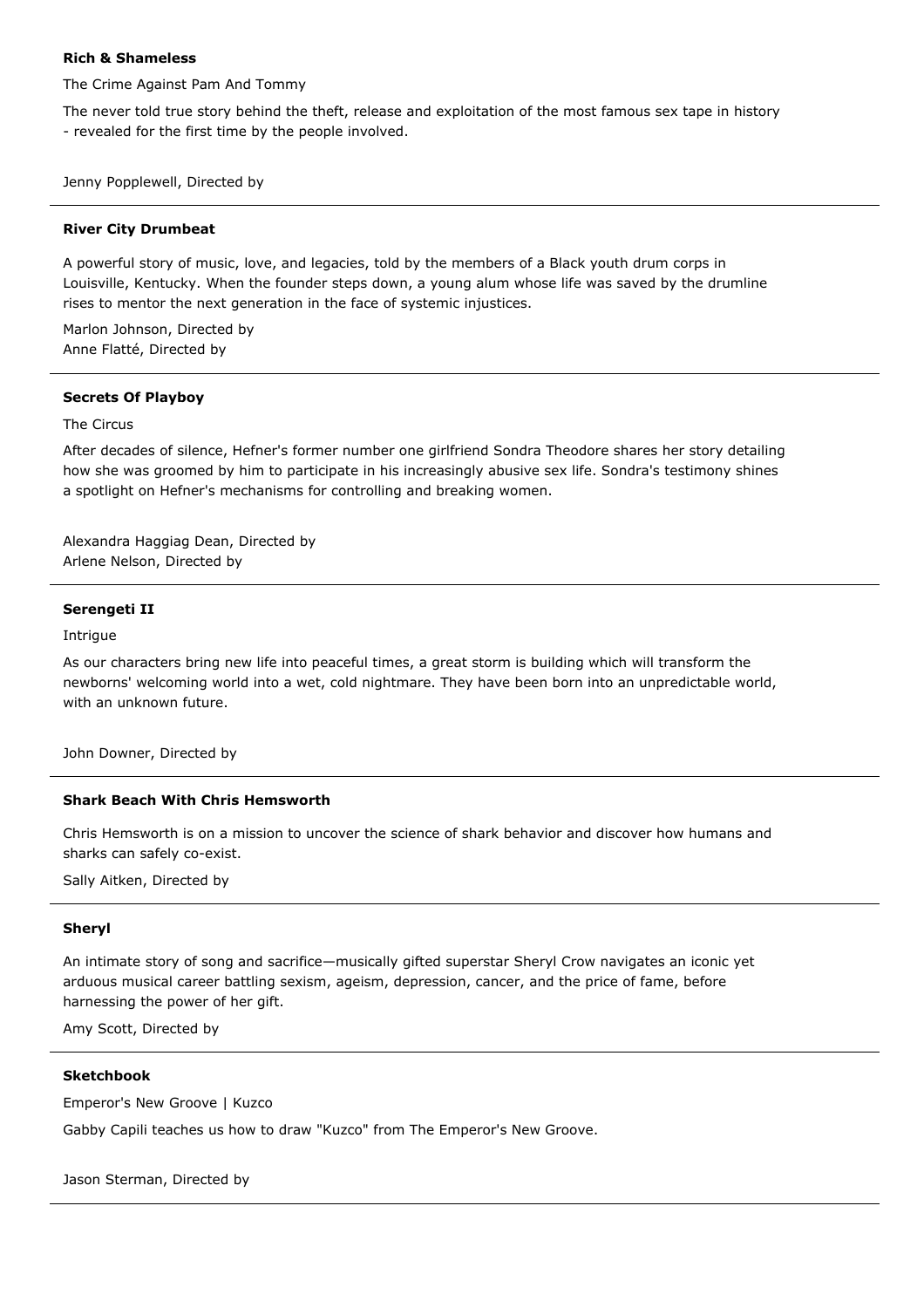### **Somebody Feed Phil**

Oaxaca

Phil enjoys mole, memelas, mezcal and a worm salad on a visit to the vibrant food capital, where he also shares chicharrones with actor Jimmi Simpson.

John Bedolis, Directed by

#### **Spring Awakening: Those You've Known**

The original Broadway cast of the unexpected hit, Spring Awakening, reunites for a one-night-only Reunion Concert benefiting the Actors Fund. Through their whirlwind journey, they uncover the show's underdog origins, the universal themes of the teenage experience, and the unconventional love story between Jonathan Groff and Lea Michele.

Michael John Warren, Directed by

### **Stanley Tucci: Searching For Italy**

Venice

Stanley explores the ingenuity of the Venetians, who embrace the unexpected delights and challenges of the lagoon, as well as the produce of Veneto's fertile land. Veneto has a fascinating food culture due to its aquatic environment as well as countless influences from around the world over thousands of years.

Ian Denyer, Directed by

#### **The Super Bob Einstein Movie**

The film celebrates the career and comedy of actor, writer and producer Bob Einstein, as told by his friends, family and peers - a pastiche of Bob's classic television moments and explores his personal side of a man who was famous for his deadpan demeanor, physical comedy and joke telling.

Danny Gold, Directed by

# **Take Out With Lisa Ling**

Little Saigon

Lisa explores the Vietnamese American enclave of southern California's Little Saigon through its restaurants and rich cultural history.

Bao Nguyen, Directed by

# **Taste The Nation: Holiday Edition**

Mojo-ho Christmas

If you're smelling pork in the air, it must be close to Nochebuena! Join Padma as she connects with the Cuban community of Miami to learn about their food, history, and the recreation of their homeland on American soil.

Elizabeth Leiter, Directed by

### **A Tear In The Sky**

A team of military personnel, scientists and experts attempt to re-capture, in real time, UFOs and space anomalies, using state-of-the-art, military-grade equipment. What they find instead are thought-provoking clues into the true nature of the UFO phenomenon and the very fabric of our spacetime reality.

Caroline Cory, Directed by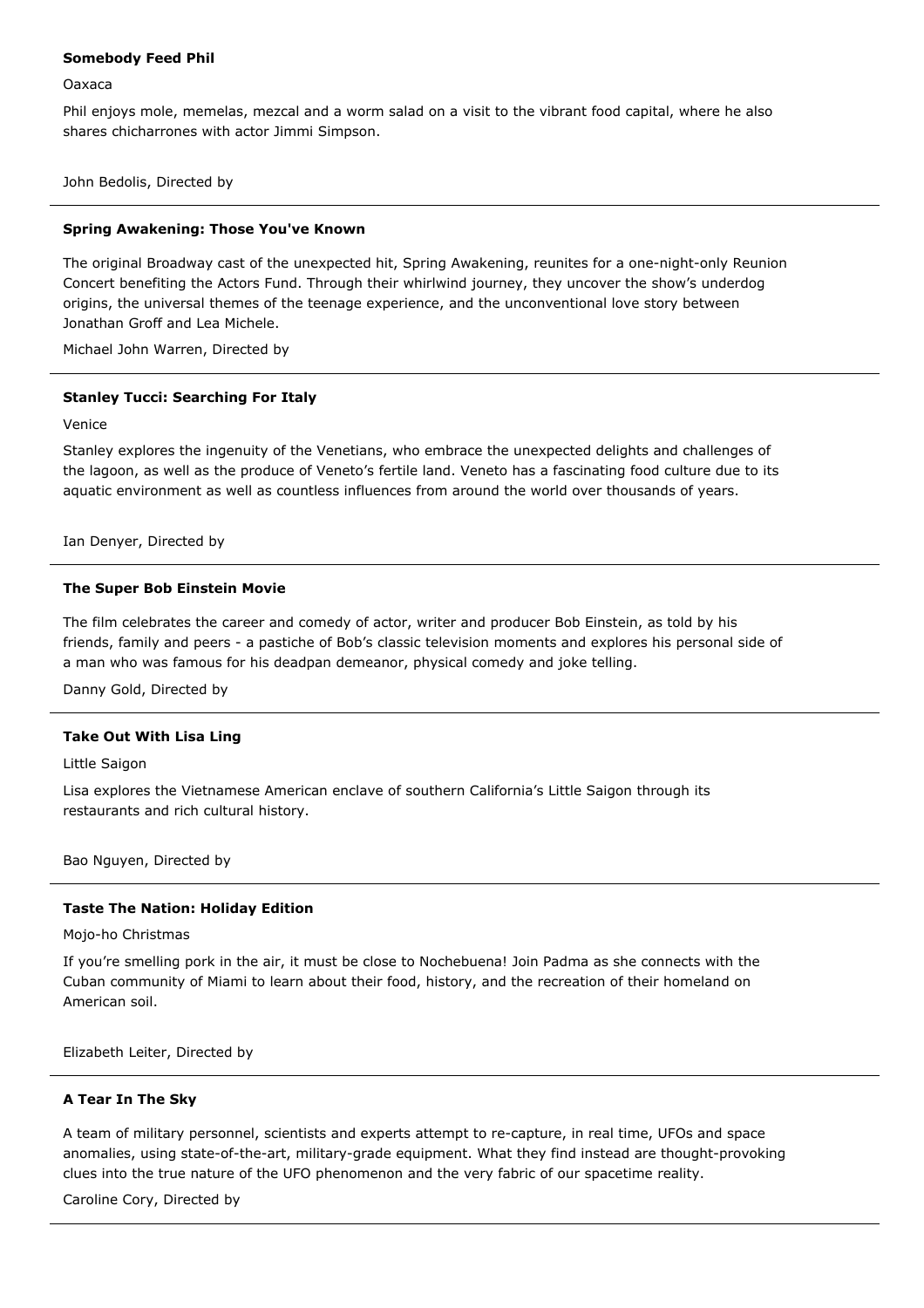# **They Call Me Magic**

Junebug

All eyes are on a young basketball sensation from Lansing, Michigan—dubbed "Magic"—the NBA's 1979 first overall draft pick.

Rick Famuyiwa, Directed by

# **Tiger King 2**

Stark Raving Mad

Tim vows to stand his ground. Jeff goes to bat for Joe, but one last stunning claim from a familiar face turns the story on its head yet again.

Eric Goode, Directed by Rebecca Chaiklin, Directed by

#### **The Tinder Swindler**

Posing as a wealthy, jet-setting diamond mogul, he wooed women online then conned them out of millions of dollars. Now some victims plan for payback.

Felicity Morris, Directed by

#### **Tony Hawk: Until The Wheels Fall Off**

A look at Tony Hawk's life and iconic career and relationship as a pioneer of modern vertical skating and one of the most influential skateboarders of all time. Featuring footage and interviews with Hawk and prominent figures in the sport.

Sam Jones, Directed by

#### **The Tuck Rule (30 For 30)**

Twenty years after one of the most controversial plays in sports history, Tom Brady and Charles Woodson sit down together and look back, for the first time ever, on their fateful collision that snowy night in Foxboro, and how deeply it impacted football history.

Ken Rodgers, Directed by Nick Mascolo, Directed by

# **UFO**

Episode 1

A groundbreaking 2017 story in the New York Times reveals that the Pentagon secretly spent years studying UFOs, casting new light on decades of unexplained UFO sightings in America.

Mark Monroe, Directed by

## **UFO**

Episode 2

The government and alien-obsessed billionaire Robert Bigelow grow more interested in UFOs and the paranormal, while the conversation around them moves from the fringes to the center of the Pentagon.

Paul Crowder, Directed by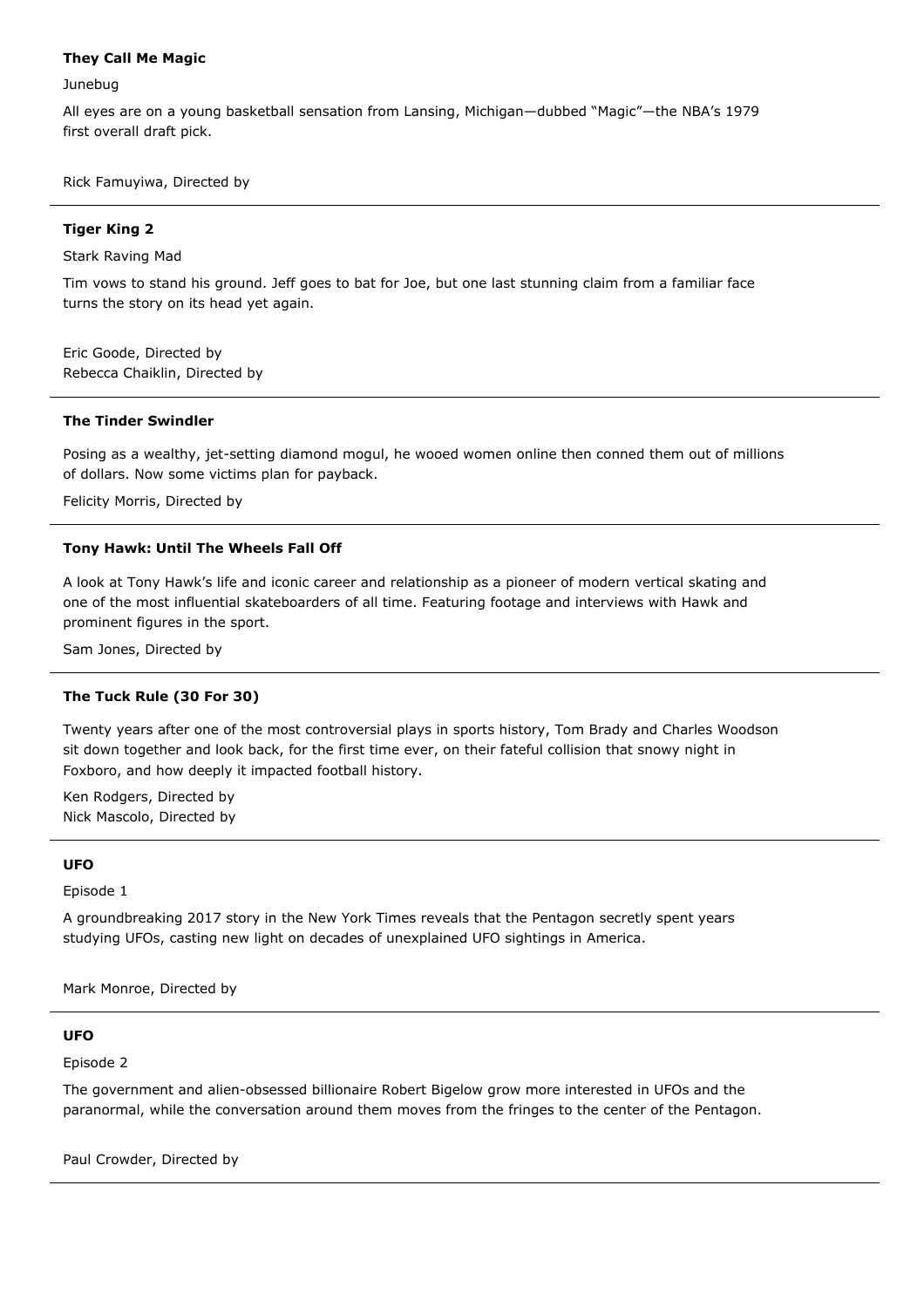## **United Shades Of America With W. Kamau Bell**

Trans In Texas

W. Kamau Bell travels to Dallas to listen and learn about the joys and struggles of the Black transgender community.

Michael Steed, Directed by

### **Untold**

Breaking Point

Under pressure to continue a winning tradition in American tennis, Mardy Fish faced mental health challenges that changed his life on and off the court.

Chapman Way, Directed by Maclain Way, Directed by

#### **Uprising**

#### Fire

London 1981: with racial tensions rising, a party ends in fire and 13 young black British people die. This is the story of that party and the events that led up to it.

Steve McQueen, Directed by James Rogan, Directed by

#### **Voir**

But I Don't Like Him

Love "Lawrence of Arabia," but can't embrace its protagonist? Drew McWeeny examines likability and the monsters we're drawn to in the dark.

David Prior, Directed by

### **The Way Down: God, Greed, And The Cult Of Gwen Shamblin**

#### Revelations

After a mysterious accident claims the lives of Gwen, Joe, and some of their inner circle, former Remnant members grapple with the leader's complicated legacy, and new voices come forward for the first time.

Marina Zenovich, Directed by

#### **We Feed People**

We Feed People spotlights chef José Andrés and his nonprofit World Central Kitchen's incredible mission and evolution over 12 years, from being a scrappy group of grassroots volunteers to becoming one of the most highly regarded humanitarian aid organizations in the disaster relief sector.

Ron Howard, Directed by

# **We Need To Talk About Cosby**

Part 1

An exploration of Bill Cosby's descent from "America's Dad" to alleged sexual predator. Comedians, journalists and Cosby survivors have a candid conversation about the man, his career and his crimes.